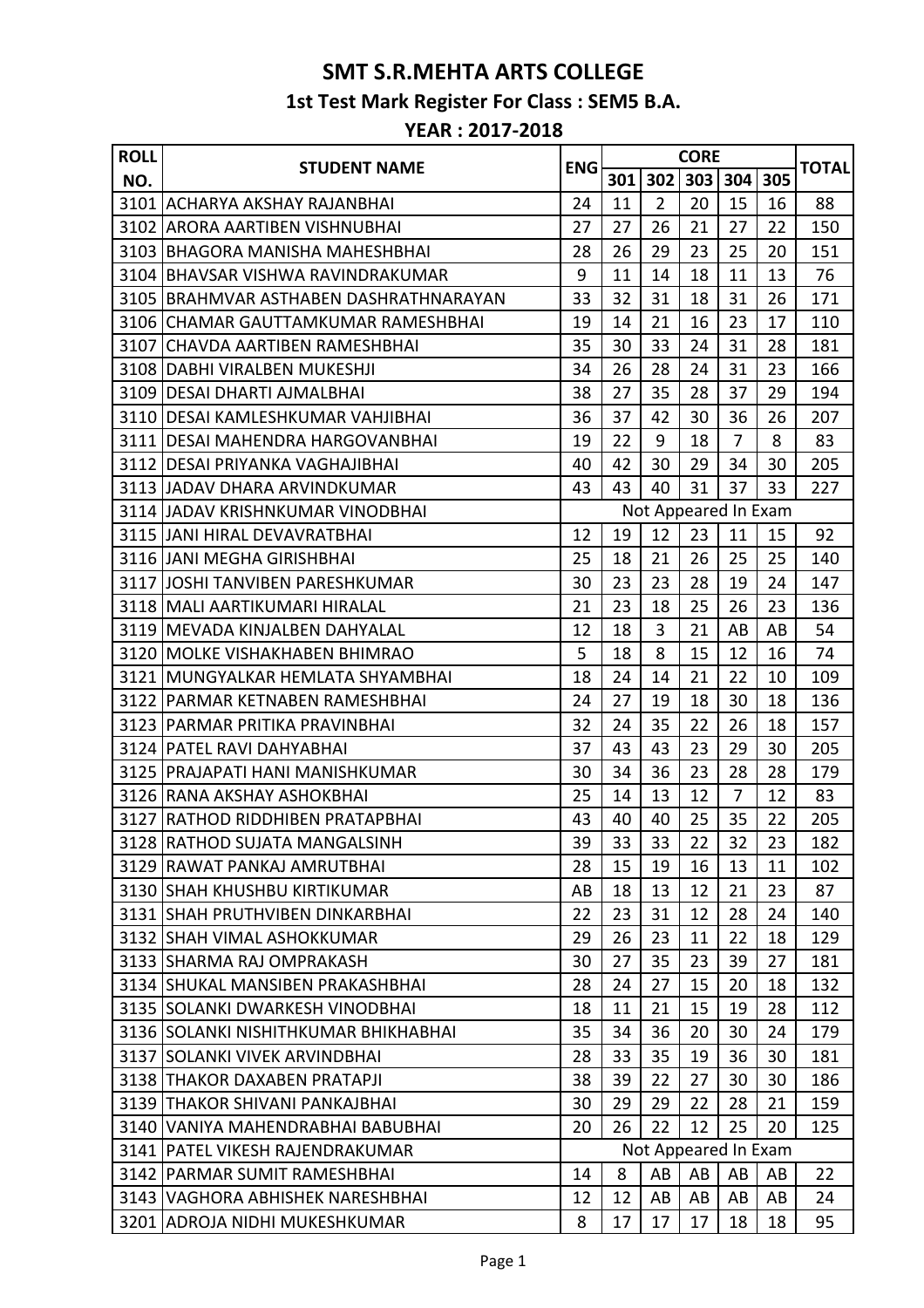| 3202 AMIN PRIYANKA DHARMESHKUMAR        | 18             | 18             | 27             | 26 | 26                   | 32 | 147 |
|-----------------------------------------|----------------|----------------|----------------|----|----------------------|----|-----|
| 3203 BORADIYA KARAN HARNATHKUMAR        | 14             | 10             | 15             | 18 | 29                   | 18 | 104 |
| 3204 CHAUDHARI RAHIL BHUPENDRABHAI      | 3              | 6              | $\overline{7}$ | AB | AB                   | AB | 16  |
| 3205 CHAUHAN KRUPALUBAHEN DILIPSINH     | 18             | 19             | 10             | 20 | AB                   | AB | 67  |
| 3206 CHAUHAN NIKITABEN KANAIYALAL       | 14             | $\overline{7}$ | 12             | 20 | 29                   | 32 | 114 |
| 3207 ICHAUHAN NILPA PRAVINBHAI          | 14             | 34             | 35             | 33 | 31                   | 41 | 188 |
| 3208 CHAUHAN TWINKALBEN KAMALESHBHAI    | 8              | 14             | 13             | 18 | 29                   | 19 | 101 |
| 3209 CHAVADA DAKSHABEN KANJIBHAI        | 10             | 8              | 8              | 18 | 30                   | 21 | 95  |
| 3210 DAMOR RAMABHAI HIRABHAI            | 19             | 18             | 20             | 21 | 33                   | 41 | 152 |
| 3211 DARJI PRIYABEN BALDEVBHAI          | 23             | 23             | 25             | 19 | 28                   | 30 | 148 |
| 3212   DESAI YATIN HARGOVINDBHAI        | AB             | AB             | AB             | AB | AB                   | 12 | 12  |
| 3213 GOSWAMI GANESHGIRI MAHESHGIRI      | 11             | 15             | 11             | 11 | 28                   | 10 | 86  |
| 3214 JJADAV NILESHKUMAR PRAKASHBHAI     | 9              | 9              | 10             | 11 | 18                   | 12 | 69  |
| 3215 KHAIRNAR SNEHA DILIPBHAI           | 18             | 29             | 36             | 32 | 31                   | 42 | 188 |
| 3216 KULDEEP UMESH JAYRAMBHAI           | 31             | 34             | 38             | 35 | 30                   | 42 | 210 |
| 3217 KUSHAVA RAHUL PREMSINGBHAI         | 19             | 24             | 36             | 28 | 33                   | 38 | 178 |
| 3218 MAKWANA PALAK PRAVINBHAI           | 11             | 13             | 12             | 14 | 20                   | 18 | 88  |
| 3219 MEHTA ZEEL NARENDRA                | 19             | 22             | 18             | 18 | 23                   | 30 | 130 |
| 3220 PARIKH DIVYABEN MANILAL            | 12             | 24             | 31             | 27 | 30                   | 26 | 150 |
| 3221   PATEL DAKSHA SURESHBHAI          | 26             | 40             | 42             | 38 | 34                   | 44 | 224 |
| 3222   PATEL PINALBEN JAGDISHKUMAR      | 9              | 24             | 22             | 17 | 26                   | 30 | 128 |
| 3223 PATEL POOJA BHARATBHAI             | 19             | 32             | 38             | 37 | 32                   | 42 | 200 |
| 3224 PRAJAPATI KIRANBHAI KANAIYALAL     | 15             | 24             | 29             | 24 | 24                   | 33 | 149 |
| 3225   PRAJAPATI MAYURI ARVINDBHAI      | 18             | 21             | 26             | 17 | 33                   | 28 | 143 |
| 3226 RABARI NEETABEN RAYMALBHAI         | 28             | 21             | 21             | 17 | 31                   | 36 | 154 |
| 3227 RAVAL MUKESHBHAI RAMESHBHAI        | $\overline{2}$ | AB             | 17             | 10 | 25                   | 22 | 76  |
| 3228 ROHIT BHARAT HIRABHAI              |                |                |                |    | Not Appeared In Exam |    |     |
| 3229 SHAH MILONI HIRENKUMAR             | 22             | 17             | 21             | 30 | 32                   | 36 | 158 |
| 3230 SHRIMALI VAISHALIBAHEN DINESHKUMAR | 10             | 15             | 20             | 11 | 33                   | 37 | 126 |
|                                         |                |                |                |    |                      |    |     |
| 3231  SHRIMALI VIRAL VINODCHANDRA       | 5              | 9              | 19             | 17 | 28                   | 25 | 103 |
| 3232 SOLANKI NILESHKUMAR MANUBHAI       | 20             | 17             | 26             | 34 | 29                   | 42 | 168 |
| 3233 SOLANKI PAYAL GOVINDBHAI           | 29             | 25             | 26             | 22 | 25                   | 42 | 169 |
| 3234 SOLANKI UNNATI DINESHBHAI          | 15             | 21             | 23             | 25 | 32                   | 30 | 146 |
| 3235 SOLANKI UPASANA CHETANKUMAR        | 13             | 21             | 21             | 22 | 23                   | 34 | 134 |
| 3236 SOLANKI URVASHIBEN BIPINCHANDRA    | 15             | 23             | 22             | 34 | 32                   | 28 | 154 |
| 3237 SONI BHUMIKA RATEELAL              | 15             | 18             | 25             | 32 | 27                   | 36 | 153 |
| 3238 TAVIYA KALPESHBHAI VALLABHBHAI     | 4              | 6              | AB             | AB | AB                   | AB | 10  |
| 3239 THAKOR KAJAL RAMESHBHAI            | 20             | 9              | 20             | 8  | AB                   | AB | 57  |
| 3240 THAKOR KINJAL MANOJBHAI            | 38             | 32             | 27             | 21 | 32                   | 33 | 183 |
| 3241   THAKOR RAJESH MAHESHBHAI         | 12             | 22             | 17             | 21 | 31                   | 37 | 140 |
| 3242 THAKOR VINODBHAI RAMSANGJI         | 24             | 30             | 31             | 29 | 31                   | 42 | 187 |
| 3243 VALA VAISHALIBAHEN KANTIBHAI       | 24             | 27             | 31             | 26 | 32                   | 37 | 177 |
| 3244 JVANKAR CHIRAGKUMAR MAGANBHAI      | 24             | 18             | 26             | 22 | 33                   | 18 | 141 |
| 3245 VIHOL DHVANIBEN ARJANJI            |                |                |                |    | Not Appeared In Exam |    |     |
| 3246 VIRAS ARYAN RASIKLAL               | 15             | 10             | 18             | 17 | 27                   | 25 | 112 |
| 3247 YADAV ROHIT SANTOSHKUMAR           | 16             | 11             | 28             | 18 | 31                   | 32 | 136 |
| 3248 SHRIMALI VIJAYKUMAR GAUTAMBHAI     |                |                |                |    | Not Appeared In Exam |    |     |
| 3249 BAMANIYA SHIVAM BALDEVBHAI         | 14             | 19             | 18             | 19 | 27                   | 32 | 129 |
| 3301   AGAZA GAURANGKUMAR SURESHCHANDRA | 18             | 33             | 30             | 28 | 34                   | 28 | 171 |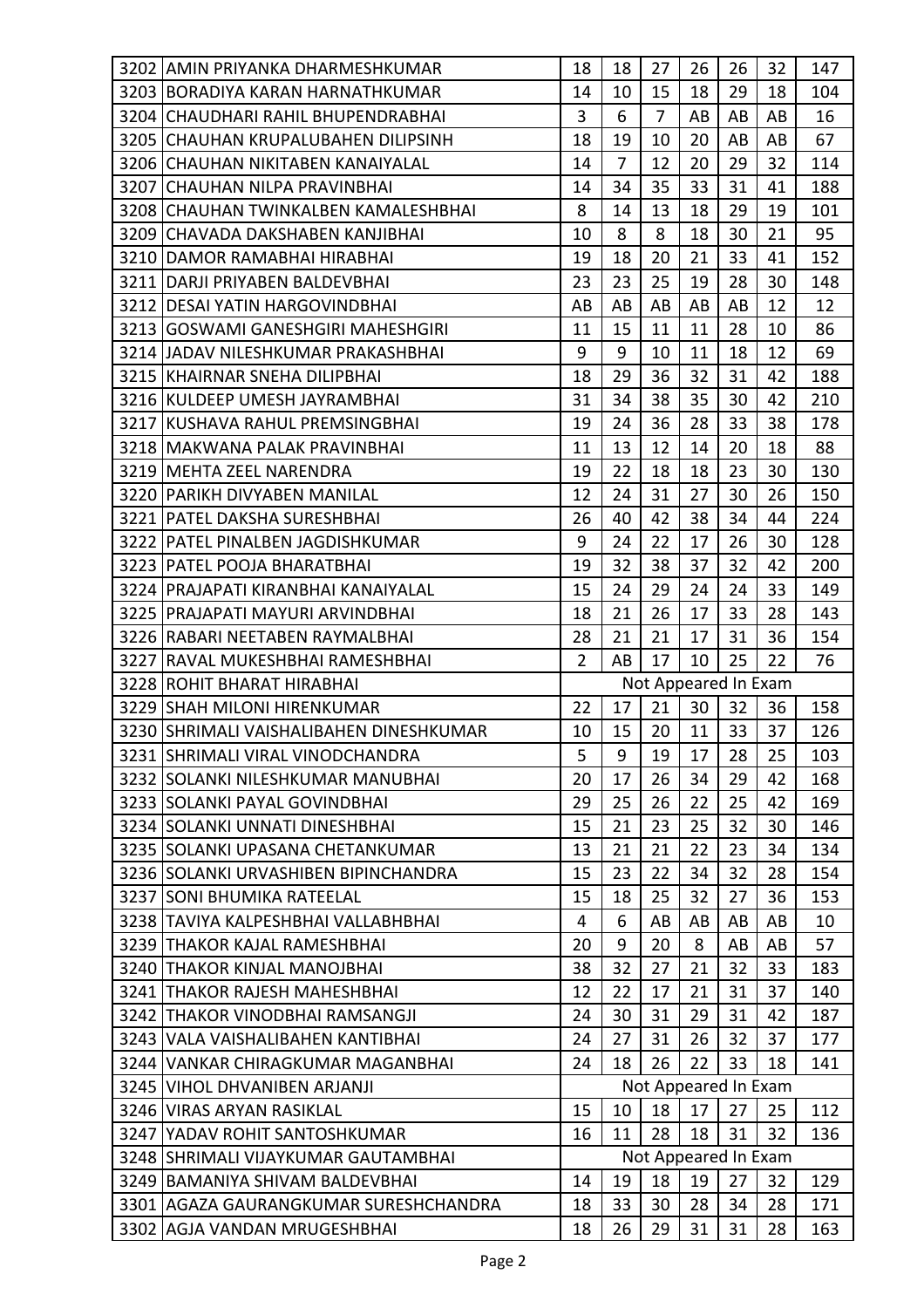| 3303 BAROT PAYAL HUKAMCHAND          | 14 | 25 | 19             | 18 | 23                   | 18              | 117 |
|--------------------------------------|----|----|----------------|----|----------------------|-----------------|-----|
| 3304 BHARAVAD SHAILESKUMAR MATAMBHAI | 18 | 22 | 24             | 29 | 23                   | 22              | 138 |
| 3305 BHARVAD GOPALBHAI BHALABHAI     |    |    |                |    | Not Appeared In Exam |                 |     |
| 3306 BHATT HEMALIBEN HARESHKUMAR     |    |    |                |    | Not Appeared In Exam |                 |     |
| 3307 BHATT RITU UMESHKUMAR           |    |    |                |    | Not Appeared In Exam |                 |     |
| 3308 BORSE HARSHA ARVINDBHAI         | 27 | 23 | 26             | 27 | 29                   | 30              | 162 |
| 3309 CHAUHAN HIRAL KUMARPAL          | 25 | 28 | 38             | 23 | 35                   | 29              | 178 |
| 3310 CHAUHAN VAISHALI RAMESHBHAI     | 15 | 20 | 37             | 21 | 22                   | 21              | 136 |
| 3311 CHAVDA MANISHABAHEN BHARATBHAI  | 19 | 31 | 23             | 18 | 32                   | 24              | 147 |
| 3312 DESAI KARANBHAI NARANBHAI       | 18 | 32 | 18             | 26 | 22                   | 20              | 136 |
| 3313 DESAI KOMALBEN HALUBHAI         | 18 | 30 | 34             | 30 | 33                   | 23              | 168 |
| 3314 DESAI RIDDHI LAGADHIRBHAI       | 19 | 35 | 41             | 28 | 30                   | 26              | 179 |
| 3315 DHANKA HEMAL RATANBHAI          | 20 | 26 | 23             | 34 | 20                   | 32              | 155 |
| 3316 JOGI RITUBEN ASHWINBHAI         | 12 | 26 | 25             | 18 | 24                   | 21              | 126 |
| 3317 LEUVA KOMALBEN ASHVINBHAI       | 11 | 30 | 34             | 27 | 24                   | 23              | 149 |
| 3318 MAKWANA MITESH MAHESHBHAI       | 9  | 18 | 16             | 18 | 27                   | 18              | 106 |
| 3319 MER JONIKA KISHORBHAI           | 22 | 30 | 23             | 21 | 24                   | 24              | 144 |
| 3320   METRANIYA NIKITABEN VINODBHAI | 25 | 35 | 34             | 28 | 31                   | 30              | 183 |
| 3321 MIROTHA JAGRUTI SHIVRAJBHAI     | 19 | 30 | 32             | 26 | 31                   | 22              | 160 |
| 3322 MISTRI HIRAL DIPAKKUMAR         | 23 | 29 | 33             | 19 | 20                   | 24              | 148 |
| 3323   MODI KINJALBEN BHARATKUMAR    | 25 | 33 | 36             | 27 | 31                   | 33              | 185 |
| 3324 PARMAR MANISHABAHEN KESHAVLAL   | 19 | 29 | 24             | 26 | 33                   | 27              | 158 |
| 3325 PARMAR MANOJKUMAR PRABHUBHAI    | 18 | 23 | 22             | 22 | 27                   | 22              | 134 |
| 3326   PARMAR MEGHNA PITAMBARBHAI    | 20 | 23 | 22             | 21 | 35                   | 27              | 148 |
| 3327 PARMAR RASHMIKABEN RAVINDRABHAI | 18 | 24 | 34             | 19 | 30                   | 26              | 151 |
| 3328 PARMAR SAPNA PITAMBARBHAI       | 13 | 23 | 37             | 19 | 29                   | 30              | 151 |
| 3329 PATANI KIRAN RAJUBHAI           | 22 | 27 | 36             | 34 | 24                   | 35              | 178 |
| 3330 PATEL MEET ASHOKBHAI            | 23 | 31 | 32             | 34 | 30                   | 24              | 174 |
| 3331 PATEL NIYATI PRAHLADBHAI        | 19 | 34 | 42             | 32 | 35                   | 29              | 191 |
| 3332 PATEL VARSHA RAMLALBHAI         | 21 | 34 | 45             | 33 | 37                   | $\overline{38}$ | 208 |
| 3333 PILODKAR MILIND SHALIGRAM       | 22 | 32 | 38             | 26 | 26                   | 23              | 167 |
| 3334 PRAJAPATI HIRALBEN RAMESHBHAI   | 28 | 24 | 44             | 30 | 26                   | 24              | 176 |
| 3335 PRAJAPATI VAIBHAVIBEN BUDHABHAI | 23 | 30 | 42             | 32 | 27                   | 37              | 191 |
| 3336 RAJPUT KAJALBEN ALPESHKUMAR     | 22 | 35 | 40             | 32 | 26                   | 33              | 188 |
| 3337 RAJPUT SHIVANGINI SANTOSH       | 9  | 27 | 17             | 18 | 26                   | 18              | 115 |
| 3338 RATHOD KAJALBEN GOVINDJI        | 18 | 30 | 20             | 25 | 21                   | 18              | 132 |
| 3339 SENAMA RASHMIKABAHEN JOITABHAI  | 10 | 26 | 13             | 25 | 20                   | 20              | 114 |
| 3340 SHEKH SHABANA MUKHTARALI        | 19 | 35 | 28             | 35 | 24                   | 23              | 164 |
| 3341 SHRIMALI PALVIKABEN ARVINDBHAI  | 18 | 29 | 26             | 26 | 23                   | 24              | 146 |
| 3342 SOLANKI PAYALBEN MAHESHBHAI     | 22 | 30 | 31             | 27 | 16                   | 19              | 145 |
| 3343 SURTI HARSHA PARESHBHAI         | 18 | 25 | 31             | 22 | 14                   | 29              | 139 |
| 3344 SUTARIYA VIBHUTIBEN JAYESHBHAI  | 39 | 37 | 44             | 40 | 29                   | 41              | 230 |
| 3345 THAKOR AJAYKUMAR GOVINDJI       | 32 | 33 | 44             | 29 | 26                   | 24              | 188 |
| 3346 SOLANKI MONIKABEN NATVARBHAI    |    |    |                |    | Not Appeared In Exam |                 |     |
| 3347 SHELAR HIRAL SURESHBHAI         | 14 | 22 | $\overline{2}$ | 18 | 16                   | 18              | 90  |
| 3401 BAROT MITTALBEN BHARATKUMAR     |    |    |                |    | Not Appeared In Exam |                 |     |
| 3402 DAMOR MEHULBHAI JAGDISHBHAI     | 19 | 27 | 21             | 20 | 19                   | 19              | 125 |
| 3403 DATT JIGNESH RAJNIKANT          | 26 | 22 | 20             | 14 | 18                   | 18              | 118 |
| 3404 DESAI HETAL TEJMALBHAI          | 25 | 20 | 14             | 18 | 25                   | 21              | 123 |
| 3405   DESAI HITESHBHAI RAMABHAI     | 22 | 25 | 24             | 23 | 25                   | 25              | 144 |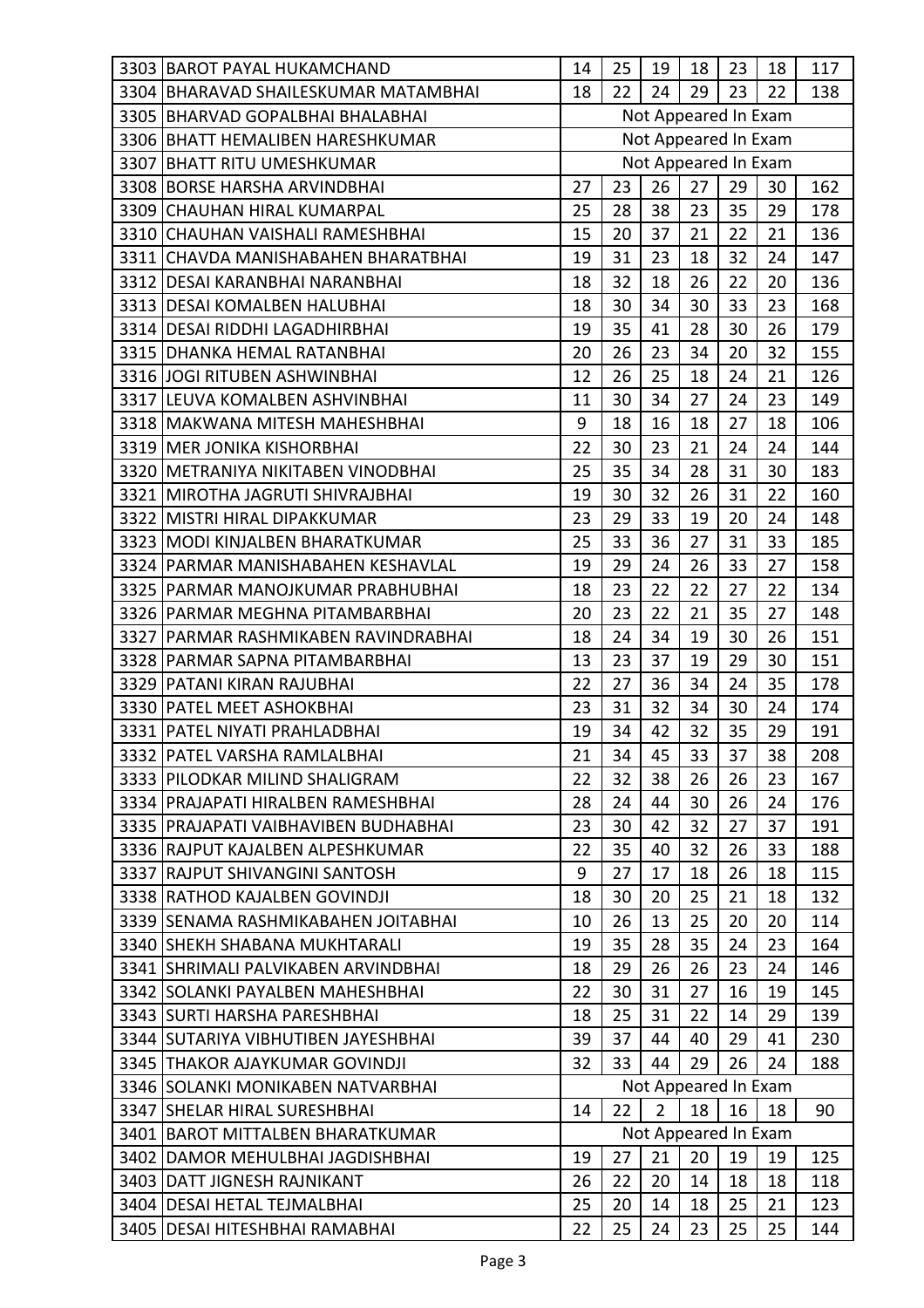| 3406 DESAI NIKHIL BABUBHAI             |                | Not Appeared In Exam |              |    |                      |    |     |
|----------------------------------------|----------------|----------------------|--------------|----|----------------------|----|-----|
| 3407 DESAI NISHITKUMAR RAMESHBHAI      |                |                      |              |    | Not Appeared In Exam |    |     |
| 3408 DESAI VIJAYBHAI PRABHATBHAI       | 18             | 30                   | 24           | 29 | 24                   | 27 | 152 |
| 3409 DEVAMORAREE JAYDEEPKUMAR UMEDRAM  | 27             | 32                   | 25           | 30 | 34                   | 37 | 185 |
| 3410 DODIYA KEYUR DILIPKUMAR           | 20             | 21                   | 15           | 21 | 18                   | 24 | 119 |
| 3411 DUTT RONAK MAHENDRABHAI           | 18             | 21                   | 18           | 20 | 13                   | 14 | 104 |
| 3412 JANI KULIN JANAKBHAI              | 19             | 14                   | 9            | 12 | 16                   | 12 | 82  |
| 3413 LODHA MUKESHBHAI JORABHAI         | 21             | 27                   | 22           | 21 | 22                   | 25 | 138 |
| 3414 MAKWANA AJAYKUMAR VIKRAMBHAI      | 26             | 30                   | 18           | 20 | 22                   | 23 | 139 |
| 3415   MAKWANA PIYUSHKUMAR BHARATKUMAR | 21             | 13                   | 18           | 9  | 17                   | 16 | 94  |
| 3416 NISARTA CHIRAGKUMAR VALSINGBHAI   | 22             | 33                   | 26           | 30 | 30                   | 33 | 174 |
| 3417 NISARTA SAPANABEN RAMANBHAI       | 21             | 26                   | 24           | 23 | 24                   | 24 | 142 |
| 3418 PANCHAL ANAND NAVINBHAI           | 18             | 15                   | 18           | 14 | 18                   | 17 | 100 |
| 3419 PANCHAL KRUPALI SANJAYKUMAR       | 24             | 20                   | 21           | 19 | 15                   | 21 | 120 |
| 3420 PANCHAL MAMTABEN RATILAL          | 19             | 18                   | 18           | 18 | 20                   | 22 | 115 |
| 3421   PARMAR HIRALBEN MAGANBHAI       | 19             | 20                   | 20           | 18 | 20                   | 15 | 112 |
| 3422 PARMAR JAYESHKUMAR PRAVINBHAI     | 21             | 20                   | 20           | 17 | 20                   | 22 | 120 |
| 3423 PARMAR ROSHNI GAUTAMKUMAR         | $\overline{4}$ | 22                   | 20           | 15 | 18                   | 13 | 92  |
| 3424 PARMAR VIJAY PRAKASHBHAI          | 20             | 21                   | 20           | 16 | 14                   | 16 | 107 |
| 3425 PATEL BHUMI BIPINKUMAR            | 19             | 27                   | 21           | 16 | 26                   | 28 | 137 |
| 3426   PATEL MANSIBEN PRAMUKHKUMAR     | 19             | 19                   | 15           | 10 | 15                   | 19 | 97  |
| 3427 PATEL MILAN ASHOKKUMAR            | 20             | 23                   | 19           | 15 | 24                   | 21 | 122 |
| 3428 PRAJAPATI AKASHKUMAR KANAIYALAL   |                |                      |              |    | Not Appeared In Exam |    |     |
| 3429   PRAJAPATI ASHAPURI BABUBHAI     | 20             | 14                   | 18           | 18 | 18                   | 17 | 105 |
| 3430 PRAJAPATI DIXIT VIJAYBHAI         | 18             | 14                   | 14           | 19 | 16                   | 19 | 100 |
| 3431 RABARI GITANJALI DHARAMSINH       | 22             | 20                   | 15           | 34 | 23                   | 19 | 133 |
| 3432 RABARI GOVIND DEVJIBHAI           |                |                      |              |    | Not Appeared In Exam |    |     |
| 3433 RABARI KAJAL GOVINDBHAI           | 15             | 20                   | 20           | 22 | 24                   | 20 | 121 |
| 3434 RABARI NIKITA GAFURBHAI           | 22             | 19                   | 18           | 16 | 23                   | 15 | 113 |
| 3435 RABARI VIJAY KANUBHAI             | 18             | 18                   | $\boxed{17}$ | 15 | $15$ 19              |    | 102 |
| 3436 RABARI VIJAY VISHNUBHAI           | 22             | 20                   | 17           | 20 | 20                   | 18 | 117 |
| 3437 ISHRIMALI DEVENDRAKUMAR BIPINBHAI | 11             | 18                   | 16           | 12 | 15                   | 14 | 86  |
| 3438 SHRIMALI TEJASKUMAR VIJAYBHAI     | 26             | 27                   | 23           | 22 | 25                   | 28 | 151 |
| 3439 ISHUKLA SHIVAM PARMANAND          | 42             | 39                   | 36           | 32 | 37                   | 36 | 222 |
| 3440 SOLANKI BHUMIKABEN RAJESHBHAI     | 21             | 25                   | 18           | 16 | 19                   | 20 | 119 |
| 3441 SOLANKI DARSHAN PRAKASHBHAI       | 14             | 13                   | 19           | 11 | 15                   | 11 | 83  |
| 3442 SONVANI HARDIK NILESHBHAI         | 28             | 21                   | 20           | 21 | 26                   | 21 | 137 |
| 3443 THAKOR ARUNKUMAR PRAHLADJI        | 18             | 21                   | 21           | 19 | 26                   | 27 | 132 |
| 3444 THAKOR BHAVESHKUMAR GAFURJI       |                |                      |              |    | Not Appeared In Exam |    |     |
| 3445 VAGHELA MAYABEN RAJUBHAI          | 25             | 35                   | 25           | 34 | 41                   | 32 | 192 |
| 3446 VANKAR SACHINKUMAR PRAVINKUMAR    | 18             | 18                   | 17           | 13 | 16                   | 12 | 94  |
| 3447 VANZARA MAHESHBHAI RAMANBHAI      | 10             | 18                   | 17           | 20 | 17                   | 16 | 98  |
| 3448 VASAIYA NAYANABEN PARSINGBHAI     | 23             | 39                   | 32           | 39 | 35                   | 37 | 205 |
| 3501 BHABHOR RASILABEN KANUBHAI        | 18             | 25                   | 31           | 32 | 25                   | 25 | 156 |
| 3502 BHAGORA HARDIK LAXMANBHAI         | 10             | 20                   | 29           | 25 | 23                   | 25 | 132 |
| 3503 CHAUHAN MANOJBHAI PARMABHAI       | 23             | 20                   | 28           | 27 | 26                   | 20 | 144 |
| 3504 ICHAUHAN NAMRTA SHAILESHKUMAR     | 10             | 21                   | 24           | 23 | 23                   | 20 | 121 |
| 3505 CHAUHAN SUJAL ARVINDBHAI          | 21             | 25                   | 27           | 27 | 27                   | 22 | 149 |
| 3506 CHAVDA PANKAJKUMAR GANESHBHAI     | 20             | 22                   | 33           | 32 | 26                   | 20 | 153 |
| 3507 CHAVDA POOJABEN HASMUKHBHAI       | 10             | 10                   | 35           | 38 | 19                   | 18 | 130 |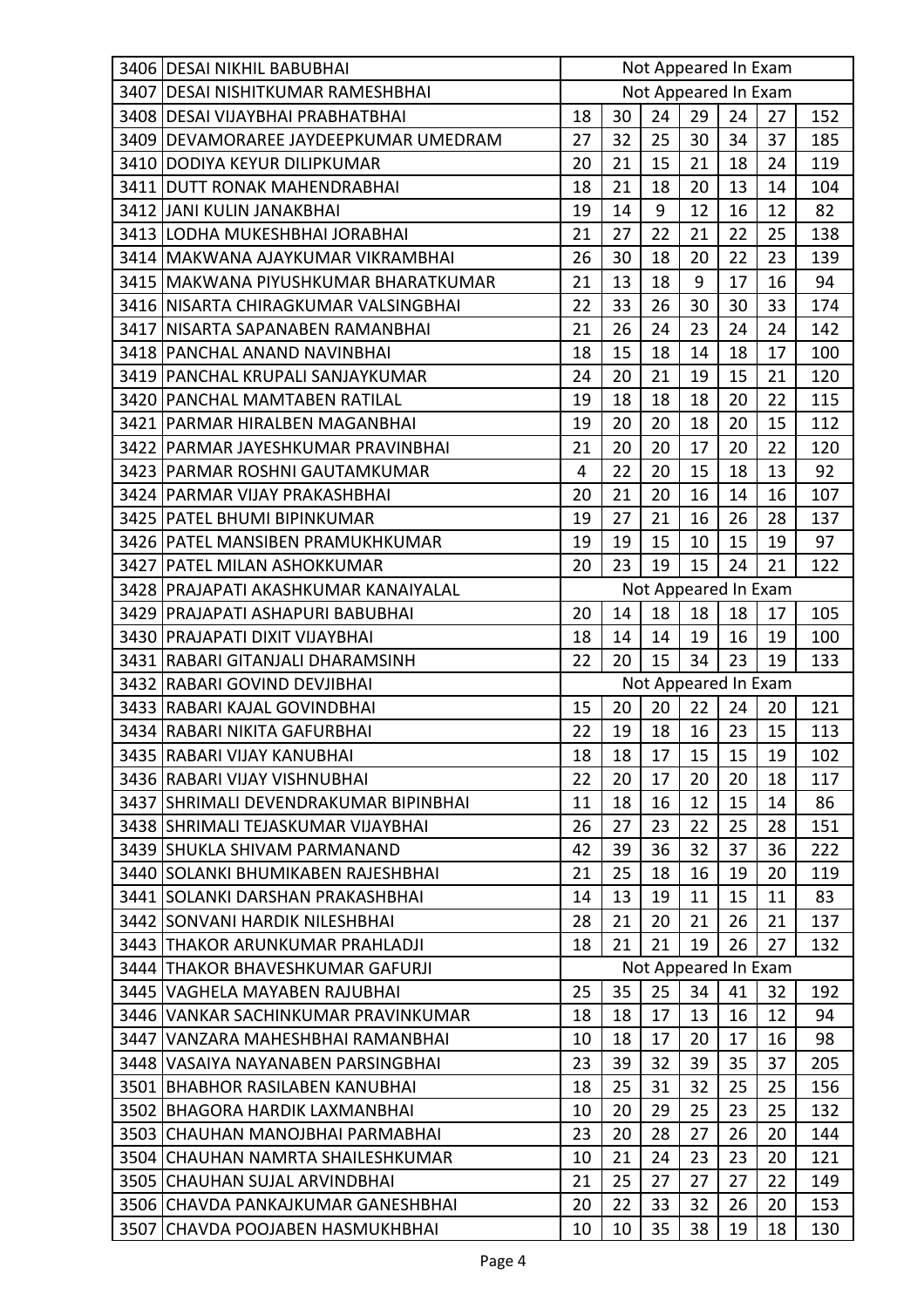| 3508 CHUNARA HITESHKUMAR NARAYANBHAI        | 8                    | 25              | 31              | 33       | 29                   | 25              | 151        |
|---------------------------------------------|----------------------|-----------------|-----------------|----------|----------------------|-----------------|------------|
| 3509 CHUNARA VIPULKUMAR ASHOKBHAI           | 11                   | 23              | 30              | 31       | 30                   | 20              | 145        |
| 3510 DANTANI PRITI SUBODHCHANDRA            | 14                   | 29              | 42              | 45       | 33                   | 35              | 198        |
| 3511 DESAI JAYESHBHAI RANCHHODBHAI          |                      |                 |                 |          | Not Appeared In Exam |                 |            |
| 3512 DESAI PRAKASH JUGABHAI                 | 19                   | 9               | 19              | 18       | 18                   | 18              | 101        |
| 3513   DESAI SIDDHARTH HEMARAJBHAI          | 14                   | 11              | 24              | AB       | AB                   | AB              | 49         |
| 3514   DHOBI SUNILKUMAR SHRILOBHCHANDRA     | 26                   | 13              | 40              | 44       | 27                   | 20              | 170        |
| 3515 GUPTA AARTI RAMAYODHYA                 | 14                   | 14              | 29              | 34       | 21                   | 28              | 140        |
| 3516 KUMAWAT KISHANLAL SOHANLAL             | 18                   | 15              | 27              | 37       | 23                   | 26              | 146        |
| 3517 LIMBACHIYA NITIN PRAVINBHAI            | 26                   | 29              | 40              | 44       | 39                   | 38              | 216        |
| 3518 MAKWANA MANISHABAHEN LALJIBHAI         | 15                   | 27              | 40              | 43       | 33                   | 30              | 188        |
| 3519   MAKWANA PARTHKUMAR BHUPENDRABHAI     | 12                   | 23              | 33              | 34       | 39                   | 30              | 171        |
| 3520  MAKWANA RAKESH AJMALBHAI              | 24                   | 17              | 27              | 26       | 24                   | 20              | 138        |
| 3521   MAVLANKAR NISHA JITENDRA             | 32                   | 23              | 36              | 40       | 33                   | 20              | 184        |
| 3522 PANCHAL DIVYABEN DINESHBHAI            | 18                   | 28              | 32              | 42       | 35                   | 40              | 195        |
| 3523 PANCHAL SONUBAHEN MAHENDRABHAI         | 13                   | 21              | 44              | 46       | 34                   | 35              | 193        |
| 3524 PARMAR FLORA ASHOKBHAI                 | 10                   | 17              | 38              | 40       | 33                   | 26              | 164        |
| 3525 PARMAR GAUTAMBHAI MAFABHAI             | 11                   | 13              | 28              | 28       | 26                   | 18              | 124        |
| 3526   PARMAR HIMMATBHAI BHOGILAL           | 14                   | 16              | 30              | 35       | 26                   | 20              | 141        |
| 3527   PARMAR KRUPABEN NATVARLAL            | 20                   | 19              | 33              | 36       | 30                   | 25              | 163        |
| 3528   PARMAR RAHULBHAI BABUBHAI            | 19                   | 17              | 24              | 42       | 25                   | 20              | 147        |
| 3529   PATANI KAJAL BHARATBHAI              | 19                   | 28              | 39              | 35       | 36                   | 25              | 182        |
| 3530 PATANI RAHULKUMAR VINODBHAI            | 34                   | 32              | 39              | 44       | 39                   | 30              | 218        |
| 3531   PATEL HIREN RAJESHBHAI               | 25                   | 32              | 45              | 46       | 43                   | 32              | 223        |
| 3532 PATEL PALKESH VINODBHAI                | 18                   | 13              | 36              | 37       | 24                   | 21              | 149        |
|                                             | Not Appeared In Exam |                 |                 |          |                      |                 |            |
| 3533 PATHAN MOHINKHAN IBRAHIMKHAN           |                      |                 |                 |          |                      |                 |            |
| 3534 PATNI KOMALBEN RAJESHKUMAR             | 16                   | 26              | 39              | 37       | 28                   | 30              | 176        |
| 3535 PRAJAPATI DIPA JAGADISHBHAI            | 25                   | 36              | 48              | 46       | 33                   | 30              | 218        |
| 3536   PRAJAPATI MUKESH BHURALAL            | 21                   | 26              | 43              | 44       | 27                   | 23              | 184        |
| 3537 PRAJAPATI RAHULKUMAR BABUBHAI          | 14                   | $\overline{22}$ | $\overline{35}$ | 34       | $\overline{29}$      | $\overline{24}$ | 158        |
| 3538 PRIYADARSHI CHANDRESHKUMAR HASMUKHBHAI | 36                   | 18              | 40              | 43       | 37                   | 36              | 210        |
| 3539 IRAJ AKASH JASHVANTKUMAR               | 14                   | 16              | 32              | 37       | 26                   | 25              | 150        |
| 3540 RATHAUR RAGVENDRA KAMLESHSINGH         | 20                   | 13              | 37              | 38       | 32                   | 18              | 158        |
| 3541 RATHOD ROHAN NARESHKUMAR               | AB                   | AB              | AB              | 38       | 24                   | 35              | 97         |
| 3542 RAVAT PAYALBAHEN BACHUBHAI             | AB                   | AB              | AB              | AB       | 20                   | AB              | 20         |
| 3543 RAWAT MEHULBHAI SENDHABHAI             | 10                   | 16              | 37              | 32       | AB                   | 22              | 117        |
| 3544 SHARMA SHIVAM SHRIDHARBHAI             | 19                   | 17              | 38              | 40       | 28                   | 36              | 178        |
| 3545 SHRIMALI DIKSHITKUMAR DEVIPRASAD       | 19                   | 19              | 31              | 35       | 22                   | 35              | 161        |
| 3546 SHRIMALI PINAL BHARATBHAI              | 18                   | 23              | 30              | 38       | 26                   | 28              | 163        |
| 3547   SHRIMALI SAHIL MAHESHBHAI            | 14                   | 12              | 26              | 29       | 17                   | 20              | 118        |
| 3548 SIYOLKAR MOHIT DINESHBHAI              | 21                   | 31              | 41              | 43       | 26                   | 35              | 197        |
| 3549 SOLANKI AKASHKUMAR ASHOKBHAI           | 13                   | 18              | 33              | 39       | 24                   | 30              | 157        |
| 3550 SOLANKI BHUMIKABEN HASMUKHBHAI         | 25                   | 19              | 39              | 36       | 24                   | 20              | 163        |
| 3551 SOLANKI CHIRAGBHAI RAMESHBHAI          | 35                   | 22              | 40              | 43       | 33                   | 32              | 205        |
| 3552 SOLANKI DHIRAJ GELABHAI                | 22                   | 17              | 42              | 36       | 22                   | 22              | 161        |
| 3553 SOLANKI JIGAR MANUBHAI                 | 29                   | 34              | 46              | 46       | 38                   | 40              | 233        |
| 3554 SOLANKI PARTHKUMAR TINPATSINH          |                      |                 |                 |          | Not Appeared In Exam |                 |            |
| 3555 THAKOR DASHARATHBHAI RAMANJI           | 23                   | 34              | 46              | 46       | 31                   | 36              | 216        |
| 3556 THAKOR RAKESH GABHAJI                  | 18<br>23             | 16<br>25        | 28<br>37        | 25<br>37 | 24<br>29             | 20<br>35        | 131<br>186 |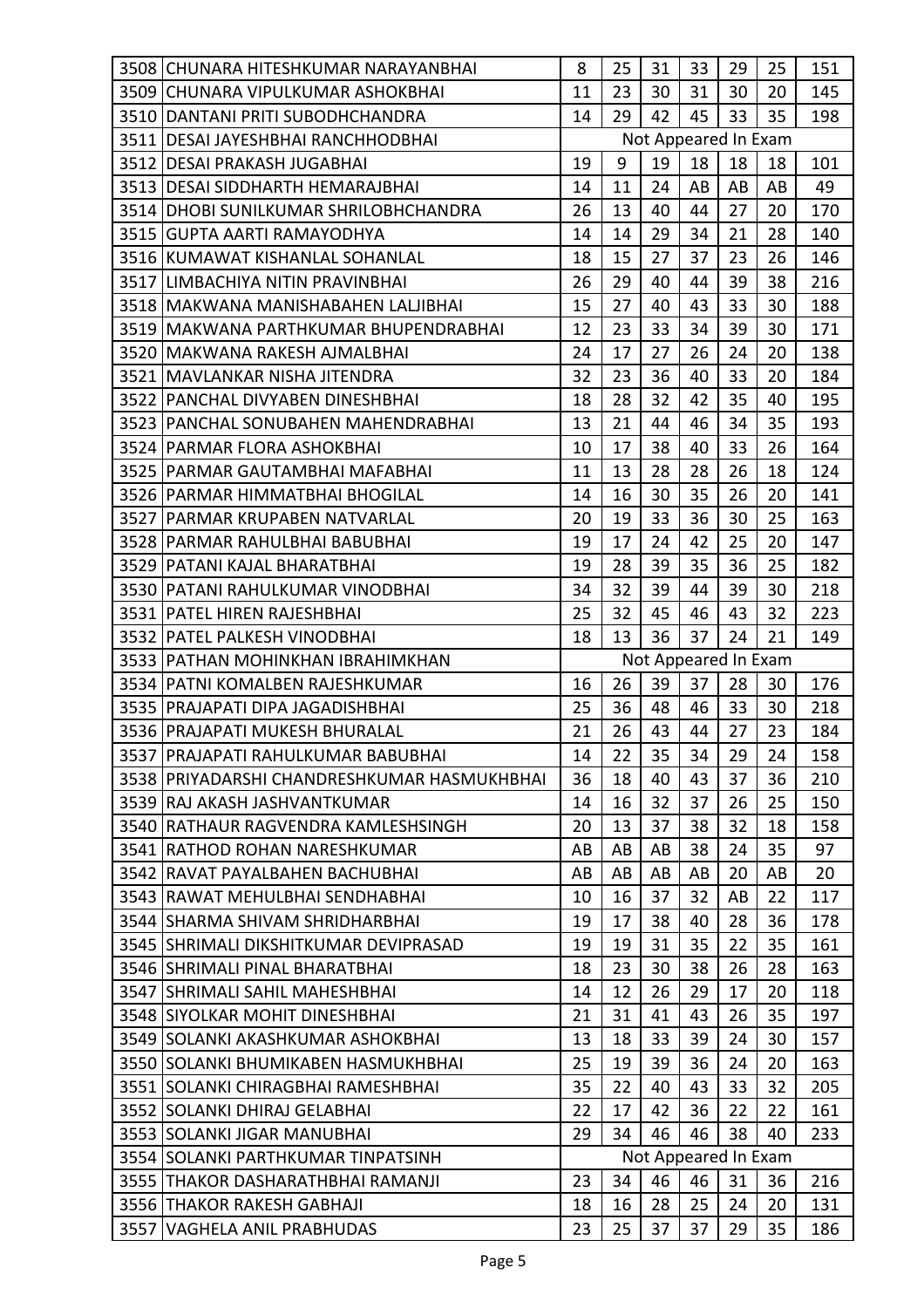| 3558 | YADAV ASHOK AJAYBHAI                   | 21             | 18 | 36 | 35 | 27                   | 22 | 159 |
|------|----------------------------------------|----------------|----|----|----|----------------------|----|-----|
|      | 3559 YADAV RAVI SURENDRASINH           | 18             | 18 | 32 | 33 | 29                   | 20 | 150 |
|      | 3560 YADAV SIMPI VIMALKISHOR           | $\overline{7}$ | 20 | 29 | 31 | 24                   | 40 | 151 |
|      | 3561 RAVAT INDRAVADANBHAI KESHABHAI    | 6              | 18 | 28 | 22 | 21                   | 22 | 117 |
|      | 3562 PARMAR ASHVINBHAI RAMABHAI        | 18             | 19 | 31 | 28 | 19                   | 24 | 139 |
|      | 3563 RAVAT DHAVAL MUKESHBHAI           | 8              | 17 | 23 | 20 | 19                   | 18 | 105 |
|      | 3564 KUMAWAT LOKESH POONAMCHAND        | 13             | 13 | 21 | 24 | 22                   | 18 | 111 |
|      | 3601   ALGOTAR GHANSHYAMBHAI KANUBHAI  | 12             | 29 | 23 | 28 | 18                   | 23 | 133 |
|      | 3602 BAJANIYA KALPESHKUMAR KANTIBHAI   | 15             | 25 | 27 | 32 | 26                   | 23 | 148 |
|      | 3603 BAROT HETAL DEVENDRABHAI          | 21             | 36 | 38 | 36 | 36                   | 36 | 203 |
|      | 3604 BHARVAD KAILASHBEN HANGRAJBHAI    | 20             | 34 | 34 | 37 | 30                   | 33 | 188 |
|      | 3605 BHARVAD NARANBHAI RAMJIBHAI       | $\overline{7}$ | 30 | 24 | 32 | 22                   | 32 | 147 |
|      | 3606 BHARVAD PANKAJKUMAR NAVGHANBHAI   | 25             | 33 | 26 | 30 | 31                   | 31 | 176 |
|      | 3607 CHAUHAN HITESHBHAI DEVJIBHAI      | 15             | 30 | 32 | 27 | 32                   | 31 | 167 |
|      | 3608 CHAUHAN JAYESHBHAI KANTIBHAI      | 15             | 27 | 31 | 29 | 24                   | 25 | 151 |
|      | 3609 CHAVADA UMESHKUMAR BHIKHABHAI     | 14             | 30 | 32 | 28 | 29                   | 27 | 160 |
|      | 3610 ICHAVDA RASHMIKABEN RAMESHBHAI    |                |    |    |    | Not Appeared In Exam |    |     |
|      | 3611 CHAVDA VIJAYKUMAR MOHANBHAI       | 20             | 35 | 32 | 29 | 31                   | 28 | 175 |
|      | 3612 DABHI HITESHBHAI VIKRAMBHAI       | 18             | 27 | 26 | 22 | 24                   | 25 | 142 |
|      | 3613 DESAI MAHENDRA DHIRUBHAI          | 14             | 30 | 28 | 25 | 26                   | 34 | 157 |
|      | 3614 DODIYA SWETANG BALDEVBHAI         | 25             | 28 | 29 | 23 | 23                   | 23 | 151 |
|      | 3615 GOHEL TIRTHKUMAR KANTIBHAI        | 14             | 24 | 26 | 23 | 21                   | 23 | 131 |
|      | 3616 GOPALANI DIVYA TULSIDAS           | 19             | 34 | 33 | 31 | 27                   | 32 | 176 |
|      | 3617 JJANI ABHISHEK KAMLESHBHAI        | 18             | 30 | 26 | 22 | 22                   | 30 | 148 |
|      | 3618 LAKHVARA VIKRAMBHAI BHAGVANRAM    | 22             | 30 | 18 | 31 | 29                   | 34 | 164 |
|      | 3619   MAHERIYA KHUSHBU MAHENDRABHAI   | 13             | 32 | AB | 32 | 25                   | 36 | 138 |
|      | 3620 MAKWANA NILAM HEMRAJBHAI          | 25             | 35 | 32 | 26 | 27                   | 27 | 172 |
|      | 3621 NAGPAL CHIRAG BALDEVBHAI          | 6              | AB | 22 | 21 | 20                   | AB | 69  |
|      | 3622 NAYEE ARCHNABEN BALDEVBHAI        | 18             | 31 | 30 | 30 | 28                   | 32 | 169 |
|      | 3623 NINAMA NILESH SHANABHAI           | 13             | 30 | 31 | 27 | 30                   | 34 | 165 |
|      | 3624 ODHA MAHESH ANILBHAI              | 22             | 32 | 30 | 28 | 29                   | 33 | 174 |
|      | 3625   PANCHAL JHANVI PRAVINBHAI       | 23             | 34 | 32 | 35 | 29                   | 36 | 189 |
|      | 3626 PANCHAL MITUL RAMESHBHAI          | 25             | 31 | 31 | 32 | 25                   | 27 | 171 |
|      | 3627 PARIKH VAISHALI AMRUTBHAI         | 5              | 36 | 32 | 26 | 24                   | 31 | 154 |
|      | 3628 PARMAR AJAY KIRTIBEN              | 18             | 25 | 24 | 24 | 25                   | 26 | 142 |
|      | 3629 PARMAR BHAVIKABEN VINODBHAI       | 21             | 30 | 34 | 29 | 28                   | 31 | 173 |
|      | 3630 IPARMAR CHIRAGKUMAR PREMCHANDBHAI | 13             | 24 | 31 | 23 | 24                   | 23 | 138 |
|      | 3631 PARMAR HIMANSHU JASHVANTBHAI      | AB             | 24 | 24 | 24 | AB                   | 18 | 90  |
|      | 3632 PARMAR MAYANK RAJESHBHAI          | 20             | 20 | 24 | 28 | 19                   | 22 | 133 |
|      | 3633   PARMAR VRUSHIKABEN KIRITBHAI    | 18             | 32 | 29 | 35 | 26                   | 32 | 172 |
|      | 3634 PATANI DIPAK DINESHBHAI           | 11             | 35 | 31 | 36 | 31                   | 31 | 175 |
|      | 3635   PATEL HARSHIL PRAMODBHAI        | 14             | 32 | 27 | 29 | 28                   | 32 | 162 |
|      | 3636   PATEL PINTU MAHENDRABHAI        | 9              | 31 | 35 | 29 | 28                   | 31 | 163 |
|      | 3637   PATNI ARUNABAHEN NATVARBHAI     | 18             | 29 | 27 | 28 | 26                   | 29 | 157 |
|      | 3638 PRAJAPATI MAHESHKUMAR DILIPBHAI   | 18             | 32 | 34 | 36 | 28                   | 35 | 183 |
|      | 3639 RABARI DARSHANKUMAR KARMANBHAI    | 21             | 31 | 32 | 27 | 31                   | 30 | 172 |
|      | 3640 RABARI KANJI VARVABHAI            | 24             | 30 | 29 | 31 | 25                   | 30 | 169 |
|      | 3641 RABARI KIRAN MADHABHAI            | 18             | 26 | 30 | 27 | 21                   | 32 | 154 |
|      | 3642 RAJ DIVYAKUMARI BHARATBHAI        | 12             | 27 | 32 | 28 | 31                   | 35 | 165 |
| 3643 | RANGANI HITESHKUMAR LAVJIBHAI          | 11             | 32 | 36 | 38 | 32                   | 35 | 184 |